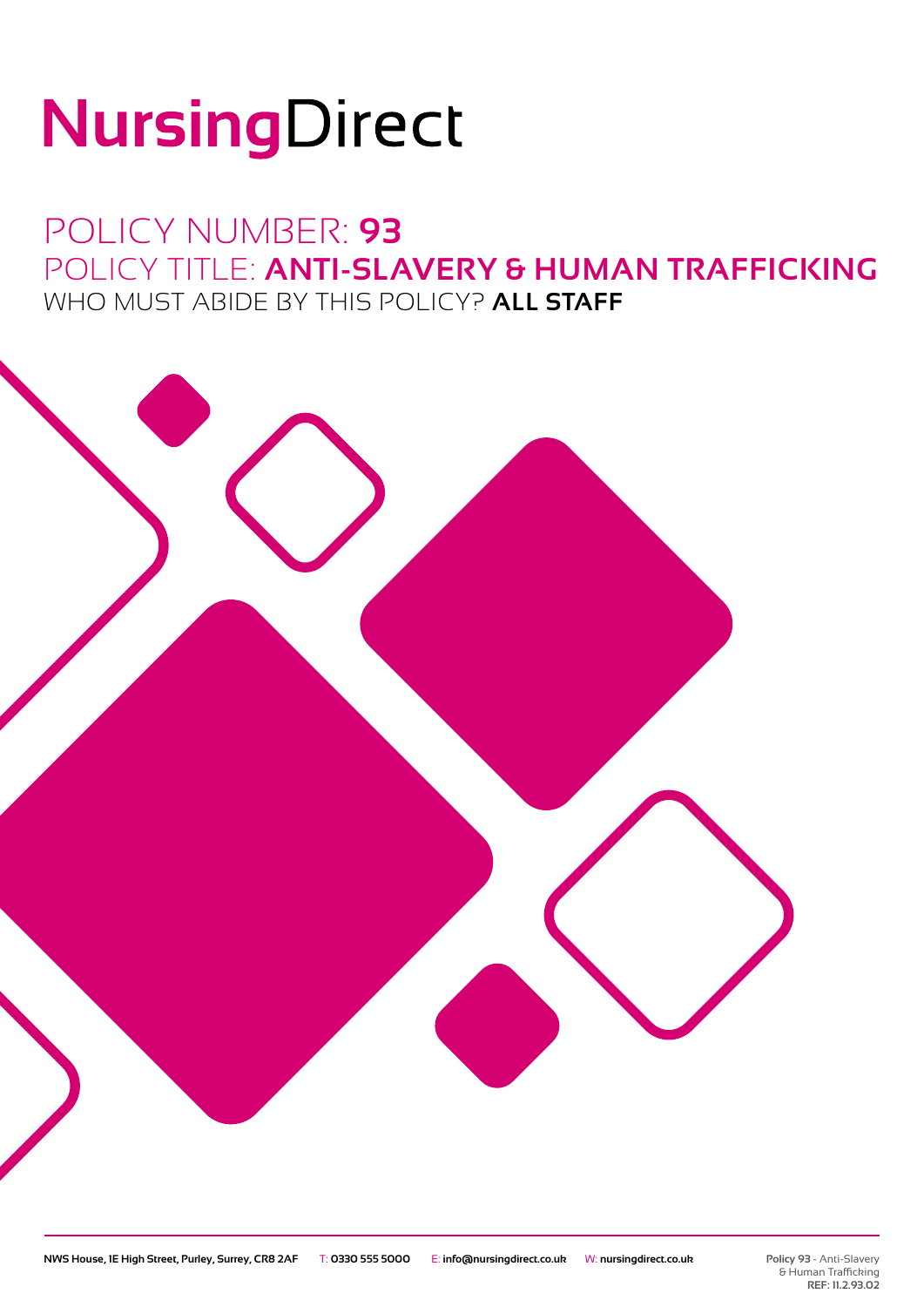### ANTI-SLAVERY AND HUMAN TRAFFICKING POLICY

#### **1. POLICY STATEMENT**

- 1.1 Modern slavery is a crime and a violation of fundamental human modem from the state of the state in the state rights. It takes various forms, such as slavery, servitude, forced and compulsory labour and human trafficking, all of which have in common the deprivation of a person's liberty by another in order to exploit them for personal or commercial gain. We are committed to acting ethically and with integrity in all our business dealings and relationships and to implementing and enforcing effective systems and controls to ensure modern slavery is not taking place anywhere in our own business or in any of our supply chains.
- 1.2 We are also committed to ensuring there is transparency in our own business and in our approach to tackling modern slavery throughout our supply chains, consistent with our disclosure obligations under the Modern Slavery Act 2015. We expect the same high standards from all of our contractors, suppliers and other business partners, and as part of our contracting processes, we include specific prohibitions against the use of forced, compulsory or trafficked labour, or anyone held in slavery or servitude, whether adults or children, and we expect that our suppliers will hold their own suppliers to the same high standards.
- 1.3 This policy applies to all persons working for us or on our behalf in any capacity, including employees at all levels, directors, officers, agency workers, seconded workers, volunteers, interns, agents, contractors, external consultants, third-party representatives and business partners.
- 1.4 This policy does not form part of any employee's contract of employment and we may amend it at any time.

#### **2. RESPONSIBILITY FOR THE POLICY**

- 2.1 The board of directors has overall responsibility for ensuring this policy complies with our legal and ethical obligations, and that all those under our control comply with it.
- 2.2 The Managing Director has primary and day-to-day responsibility for implementing this policy, monitoring its use and effectiveness, dealing with any queries about it, and auditing internal control systems and procedures to ensure they are effective in countering modern slavery.
- 2.3 Management at all levels are responsible for ensuring those reporting to them understand and comply with this policy and are given adequate and regular training on it and the issue of modern slavery in supply chains.
- 2.4 You are invited to comment on this policy and suggest ways in which it might be improved. Comments, suggestions and queries are encouraged and should be addressed to the compliance manager.

#### **3. COMPLIANCE WITH THE POLICY**

- 3.1 You must ensure that you read, understand and comply with this policy.
- 3.2 The prevention, detection and reporting of modern slavery in any part of our business or supply chains is the responsibility of all those working for us or under our control. You are required to avoid any activity that might lead to, or suggest, a breach of this policy.
- 3.3 You must notify us as soon as possible if you believe or suspect that a conflict with this policy has occurred, or may occur in the future.
- 3.4 You are encouraged to raise concerns about any issue or suspicion of modern slavery in any parts of our business or supply chains of any supplier tier at the earliest possible stage.
- 3.5 If you believe or suspect a breach of this policy has occurred or that it may occur you must report it as soon as possible.
- 3.6 If you are unsure about whether a particular act, the treatment of workers more generally, or their working conditions within any tier of our supply chains constitutes any of the various forms of modern slavery, please raise it with us.
- 3.7 We aim to encourage openness and will support anyone who raises genuine concerns in good faith under this policy, even if they turn out to be mistaken. We are committed to ensuring no one suffers any detrimental treatment as a result of reporting in good faith their suspicion that modern slavery of whatever form is or may be taking place in any part of our own business or in any of our supply chains.

 Detrimental treatment includes dismissal, disciplinary action, threats or other unfavourable treatment connected with raising a concern. If you believe that you have suffered any such treatment, you should inform your directline manager immediately. If the matter is not remedied, and you are an employee, you should raise it formally using our grievance procedure.

#### **4. COMMUNICATION AND AWARENESS OF THIS POLICY**

- 4.1 Training on this policy, and on the risk our business faces from modern slavery in its supply chains, forms part of the induction process for all individuals who work for us, and regular training will be provided as necessary.
- 4.2 Our zero-tolerance approach to modern slavery must be communicated to all suppliers, contractors and business partners at the outset of our business relationship with them and reinforced as appropriate thereafter.

#### **5. BREACHES OF THIS POLICY**

- 5.1 Any employee who breaches this policy will face disciplinary action, which could result in dismissal for misconduct or gross misconduct.
- 5.2 We may terminate our relationship with other individuals and organisations working on our behalf if they breach this policy.

#### **6. IMPLEMENTATION OF THE POLICY**

Overall responsibility for policy implementation and review rests with the Company senior management. However, all employees are required to adhere to and support the implementation of the policy. The Company will inform all existing employees about this policy and their role in the implementation of the policy. They will also give all new employees notice of the policy on induction to the Company.

This policy will be implemented through the development and maintenance of procedures for appraisals and one-to-one meetings, using template forms, and guidance given to both managers and employees on the process.

#### **7. MONITORING THE POLICY**

The policy will be monitored on an on-going basis, monitoring of the policy is essential to assess how effective the Company has been.

#### **8. REVIEWING THE POLICY**

This policy will be reviewed and, if necessary, revised in the light of legislative or codes of practice and organisational changes. Improvements will be made to the management by learning from experience and the use of established reviews.

#### **This Policy was approved & authorised by:**

**Name:** Robert Stiff

**Position:** CEO

**Date:** 01/01/2016

**Signature:** Robert Stiff